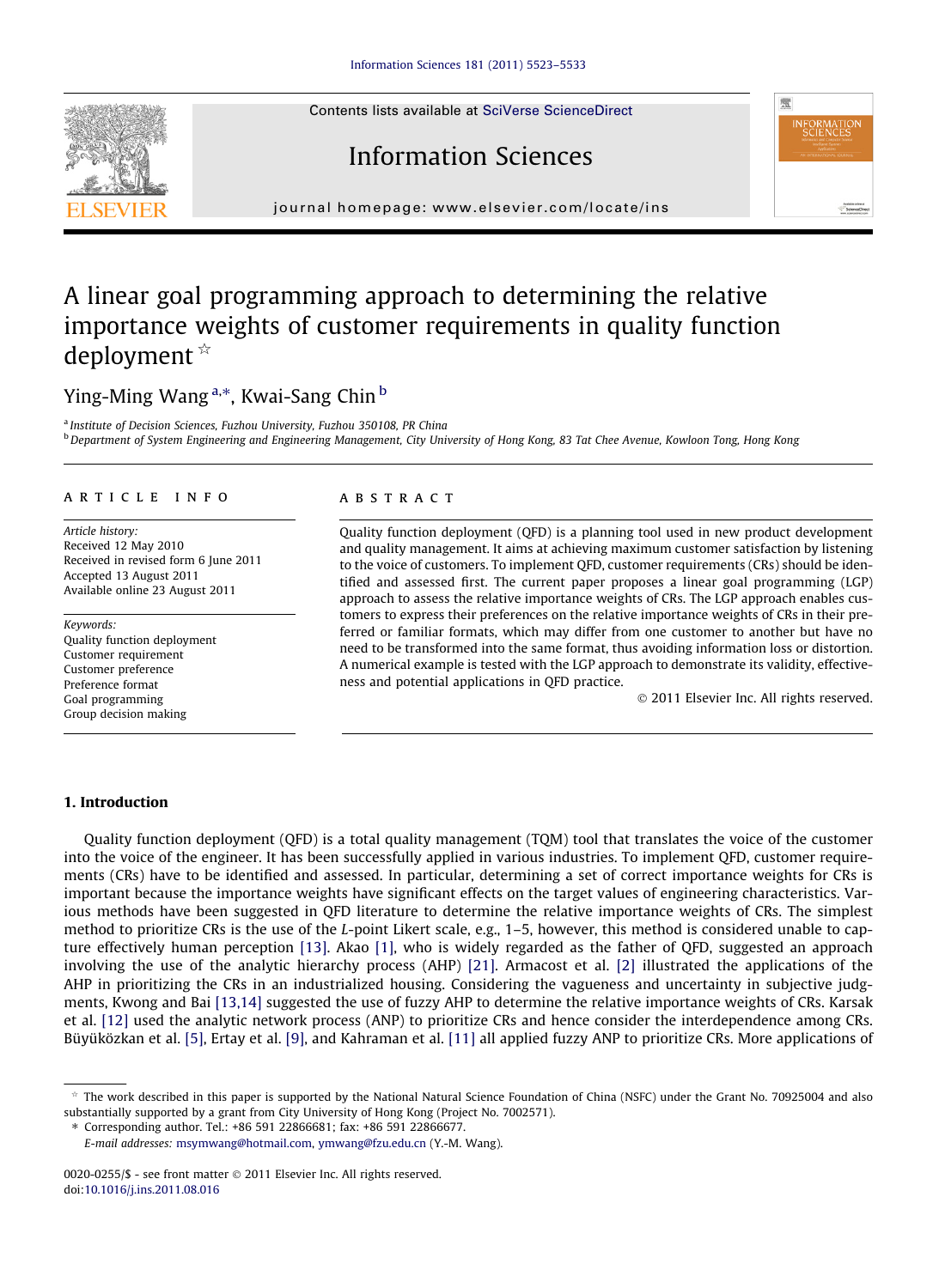the AHP and its variants, such as fuzzy AHP, ANP, and fuzzy ANP in assessing the relative importance weights of CRs can be found in Refs. [\[3,8,15,18,19\].](#page--1-0)

Chan et al. [\[6\]](#page--1-0), Chan and Wu [\[7\]](#page--1-0) and Hsu and Lin [\[10\]](#page--1-0) used fuzzy and entropy methods to assess the relative importance weights of CRs. They utilized the fuzzy method to convert customers' importance assessments of CRs into fuzzy numbers. The relative importance ratings of CRs were obtained using fuzzy arithmetic. The entropy method in the information theory was applied to analyze customers' assessments of the performance of competitive products and to obtain the competitive priority ratings of CRs. The two sets of ratings were then combined to produce the final importance ratings of CRs. Mehdizadeh [\[17\]](#page--1-0) presented a fuzzy centroid-based method for ranking CRs with competition consideration. Prasad et al. [\[20\]](#page--1-0) suggested using conjoint analysis for the prioritization of CRs in the house of quality (HOQ).

CRs are considered dynamic and could vary from time to time. The analysis of future CRs is critical to the long-term competitiveness of organizations, and the early prediction of future CRs can help organizations provide better products. Based on these points of view, Shen et al. [\[22\]](#page--1-0) utilized fuzzy trend analysis to listen to the future voice of customers. Wu et al. [\[27\]](#page--1-0) applied gray theory to analyze dynamic and future CRs. Wu and Shieh [\[28\]](#page--1-0) employed a Markov chain model to analyze CRs in the future and track the importance trends of CRs from the viewpoint of probability.

The assessment of the relative importance weights of CRs is a group decision-making behavior. According to the literature, the existing approaches for weight assessment all require customer preferences to be provided in the same format such as the L-point Likert scale, pairwise, or fuzzy pairwise comparison matrices. No customers can be allowed to provide a different preference format to express their preferences better. Such requirement is argued to be too demanding and may not be realistic in QFD practice. Not all customers can provide judgments in the same format because of the differences in backgrounds, education, domain knowledge, judgment capabilities, and so on. Some of them may prefer to provide their preferences in their preferred formats or those with which they are familiar. Thus, people contributing to QFD can naturally present their preferences in the formats that they prefer or are familiar with. Although the free expressions of preferences make QFD complicated, they undoubtedly make it more realistic, more flexible and more practical than before. Thus, scientific and advanced methodologies capable of handling different preference formats need to be developed to help implement QFD realistically and successfully.

Our literature survey reveals that among few researchers, only Büyüközkan and Feyziog˘lu [\[4\]](#page--1-0) and Büyüközkan et al. [\[5\]](#page--1-0) looked into multiple preference formats in QFD. Büyüközkan and Feyzioğlu [\[4\]](#page--1-0) put forward a group decision-making approach based on multiple preference formats in QFD in the hope of better capturing and analyzing the CRs in software development. In their approach, customers are categorized into several focus groups, each with a different importance weight. Members within the same focus group are treated equally. Different preference formats within each focus group are first transformed into the relative importance relation matrices of the same format using different transformation functions. These relative importance relation matrices of the same format are then aggregated into a collective relative importance relation matrix using the ordered weighted geometric (OWG) operator with the fuzzy linguistic quantifier at least half. The collective relative importance relation matrix is further exploited to calculate the quantifier guided importance degrees of the CRs in a fuzzy majority sense using the OWG operator again. The quantifier-guided importance degrees of the CRs are then normalized as the relative importance weights of the CRs for the focus group. The relative importance weights of the CRs for the different focus groups are finally weighted and averaged as the final relative importance of the CRs.

Büyüközkan et al. [\[5\]](#page--1-0) modeled multiple preference formats in a different way and presented a different fuzzy group decision-making approach to respond better to CRs in product development with QFD. In this approach, numerical expressions are first transformed into preference relation matrices using the given transformation functions. These preference relation matrices are then converted into linguistic fuzzy preference relation matrices using a numerical-linguistic transformation function. Each linguistic fuzzy preference relation matrix is aggregated using the linguistic ordered weighted averaging (LOWA) operator with the fuzzy linguistic quantifier at least half to obtain a linguistic priority vector. The individual linguistic priority vectors are again aggregated using the LOWA operator with the fuzzy linguistic quantifier most to produce a collective linguistic priority vector for the focus group. All the collective linguistic priority vectors for the different focus groups are finally combined with the given group importance vector to produce a final linguistic priority vector, which serves as the relative importance weight vector of the CRs.

Although multiple preference formats in QFD practice have been studied, the types of preference formats investigated by Büyüközkan and Feyzioğlu [\[4\]](#page--1-0) and Büyüközkan et al. [\[5\]](#page--1-0) are very few and insufficient. Moreover, their approaches require multiple preference formats to be transformed into the same format using pre-specified transformation functions. As the transformed information is very difficult to be precisely equalized to the original one, preference transformation may thus result in information loss or information distortion. A more natural way than information transformation is to model different preference formats without any transformation. Based on this point of view, we propose a linear goal programming (LGP) approach to assess the relative importance weights of CRs. The LGP approach does not require any information transformation and can therefore avoid information loss or information distortion.

The rest of the paper is organized as follows: In Section 2, some possible preference formats that customers may use to express their preferences are introduced, and the LGP approach to modeling them together is proposed. In Section 3, a numerical example using the proposed LGP approach is examined to verify its validity, effectiveness, and potential applications in assessing the relative importance weights of CRs. Section 4 concludes the paper.